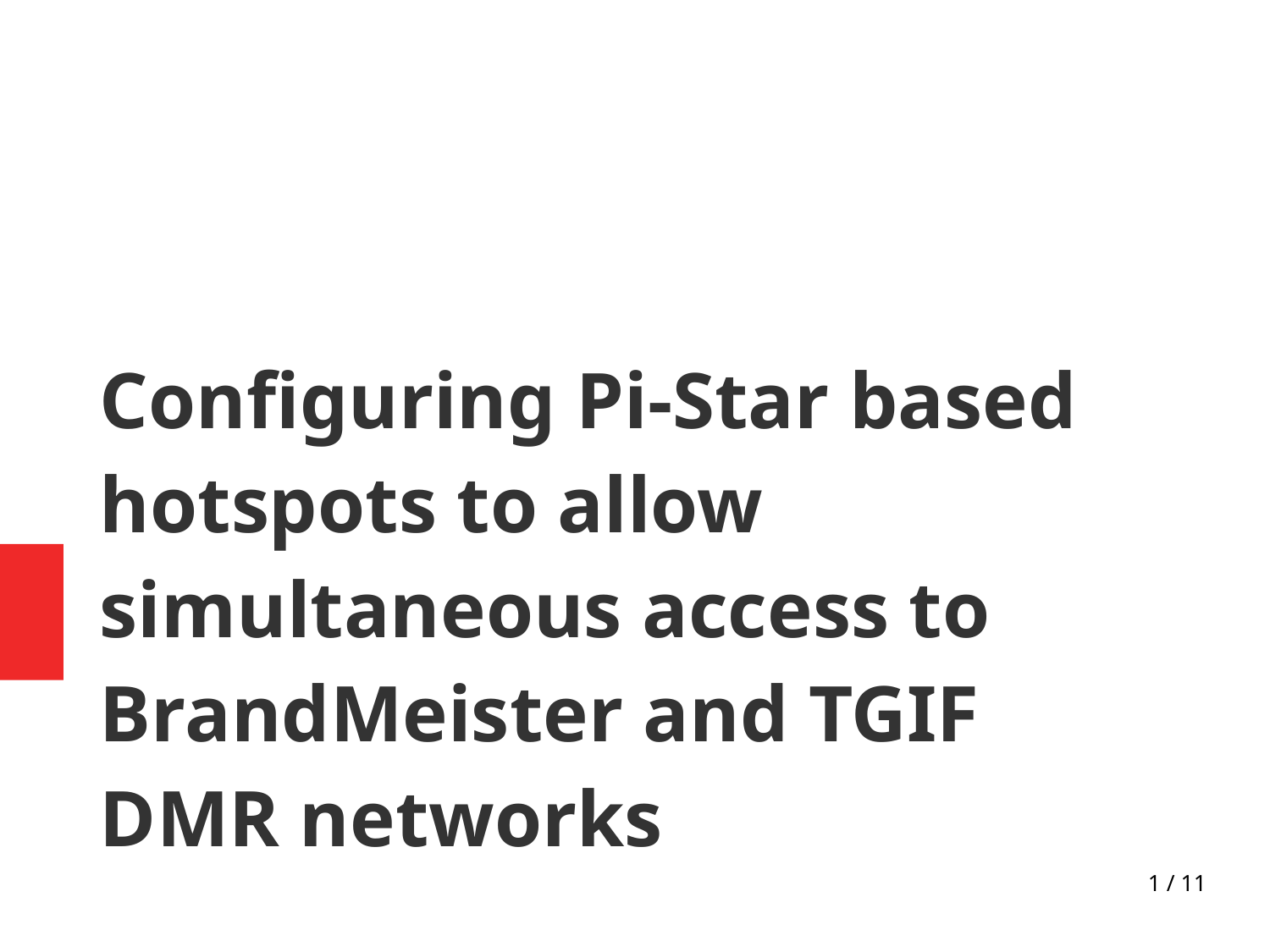## References:

1) Jonathan Naylor, <https://github.com/g4klx/DMRGateway>

2) John Cole,

[https://brara.org/BLOG/2020/05/26/dmr-configure-a-pi-star-based-mult](https://brara.org/BLOG/2020/05/26/dmr-configure-a-pi-star-based-multi-network-dmr-hotspot/) [i-network-dmr-hotspot/](https://brara.org/BLOG/2020/05/26/dmr-configure-a-pi-star-based-multi-network-dmr-hotspot/)

3) F5VMR, https://f5vmr.wordpress.com/2020/05/04/today-on-dmrexpert-settings-for-dmr-gateway/

| <b>Version</b> | date         | author | comment |  |
|----------------|--------------|--------|---------|--|
| $\mid 0.1$     | Nov 21, 2020 | KO4GOB | initial |  |
|                |              |        |         |  |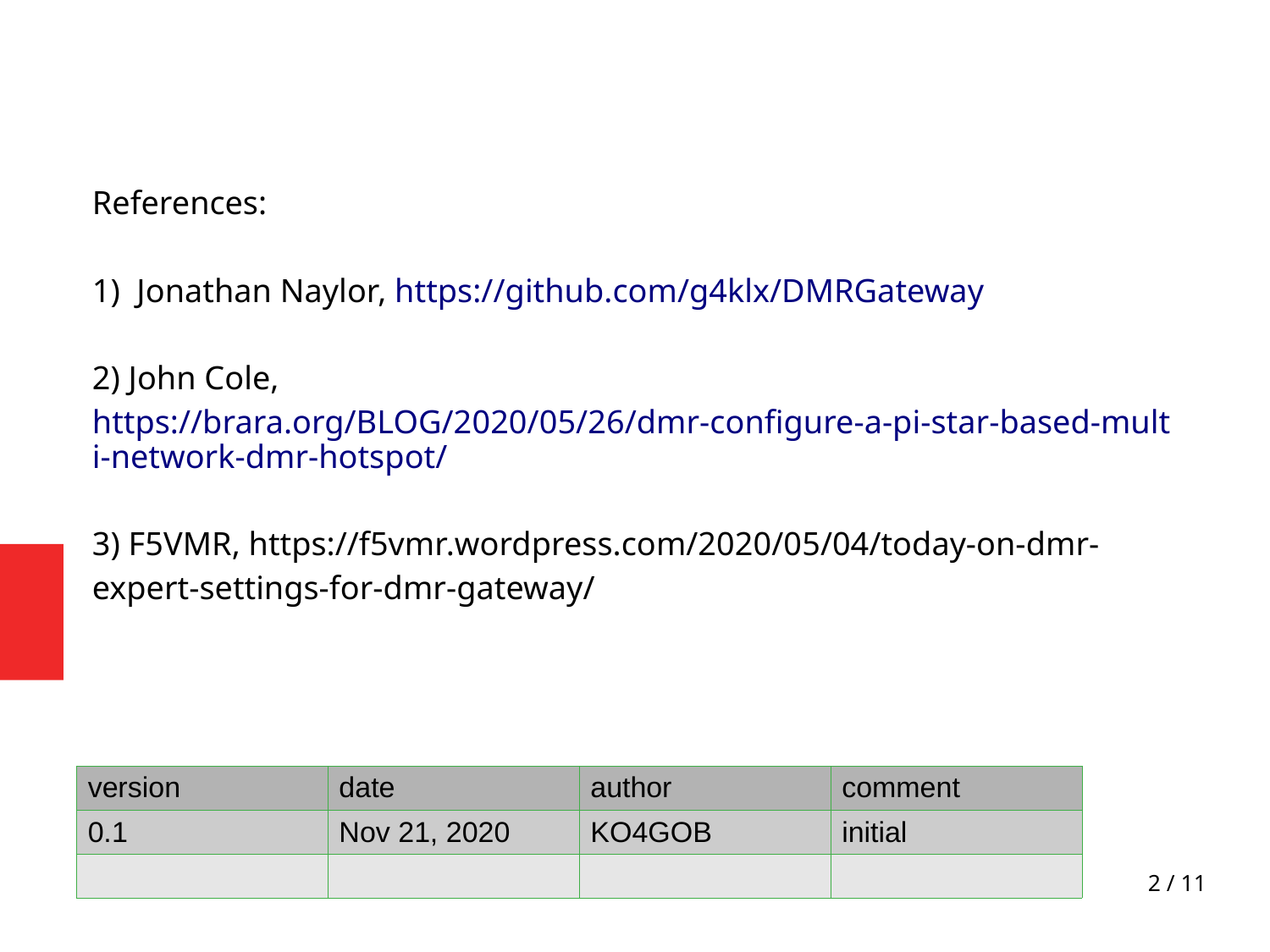- **In a world of DMR, there are multiple networks, each network hosts its own set of talk groups.**
- When accessing these network via Pi-Star based hotspot, the hotspot has to be 'told' what DMR **network to use. This is not very convenient, if a typical radio operator regularly participates in talk groups on both networks. Remembering to go to hotspot configuration every time network needs to be switched, is inconvenient and easy to forget.**
- **DMRGateway is a feature of Pi-Star based hotspots, that allows the radio to 'Hint' to the the hostpot what DMR network is intended when you emit Tx traffic from your radio.**
- **To do that your Radio would emit Hint+TalkGroupID (rather than just talk group id) with your TX traffic. Same feature also instructs your hotspot to 're-write traffic' it receives from a particular network, into HINT+talkgroup ID, such that your radio will know what channel to assign the Rx traffic to**
- **This presentation is intended to help Pi-Star based hotspot owners to configure their hotspots such that BrandMeister and TGIF networks can be used simultaneously, without configuration switching.**
- The particular hotspot that was used to take configuration pictures from is a Duplex hotspot. **However, same configuration will work with Simplex Pi-star based hotspots.**
- **The DMRgateway will work with more than 2 networks at the same time:**

*"… This is the DMR Gateway which allows for the connection of up to six different DMR networks to one MMDVM system. One of the networks is defined as being an XLX reflector, while the other five may be any combination of DMR+, BrandMeister, TGIF, or local HBLink systems.*

*This software works by use of powerful rewriting rules which allow for changes in the slot, talk group, the type, and even the destination, of the messages. Without a rewrite rule, even if it does no actual rewriting, traffic will not be passed through from that defined network to the MMDVM and back again…."*

Jonathan Naylor, https://github.com/g4klx/DMRGateway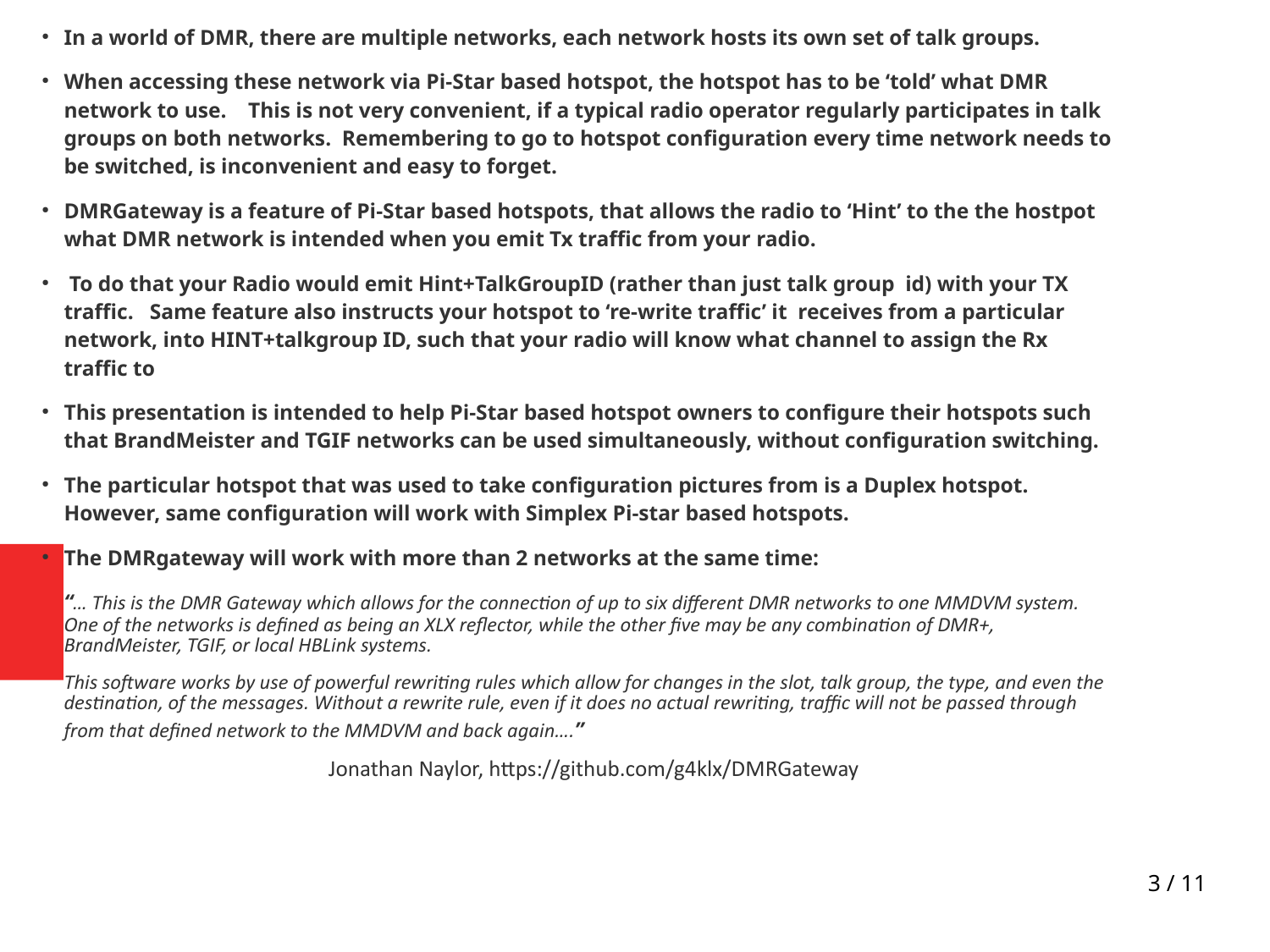- **This presentation consists of series of pictures with labels to draw attention to a particular section of the configuration**
- **Do not forget to take backup of your existing configuration before making any changes**
	- **A working configuration would show TGIF and BrandMeister networks, as depicted by AA1 and AA2, slide 7.**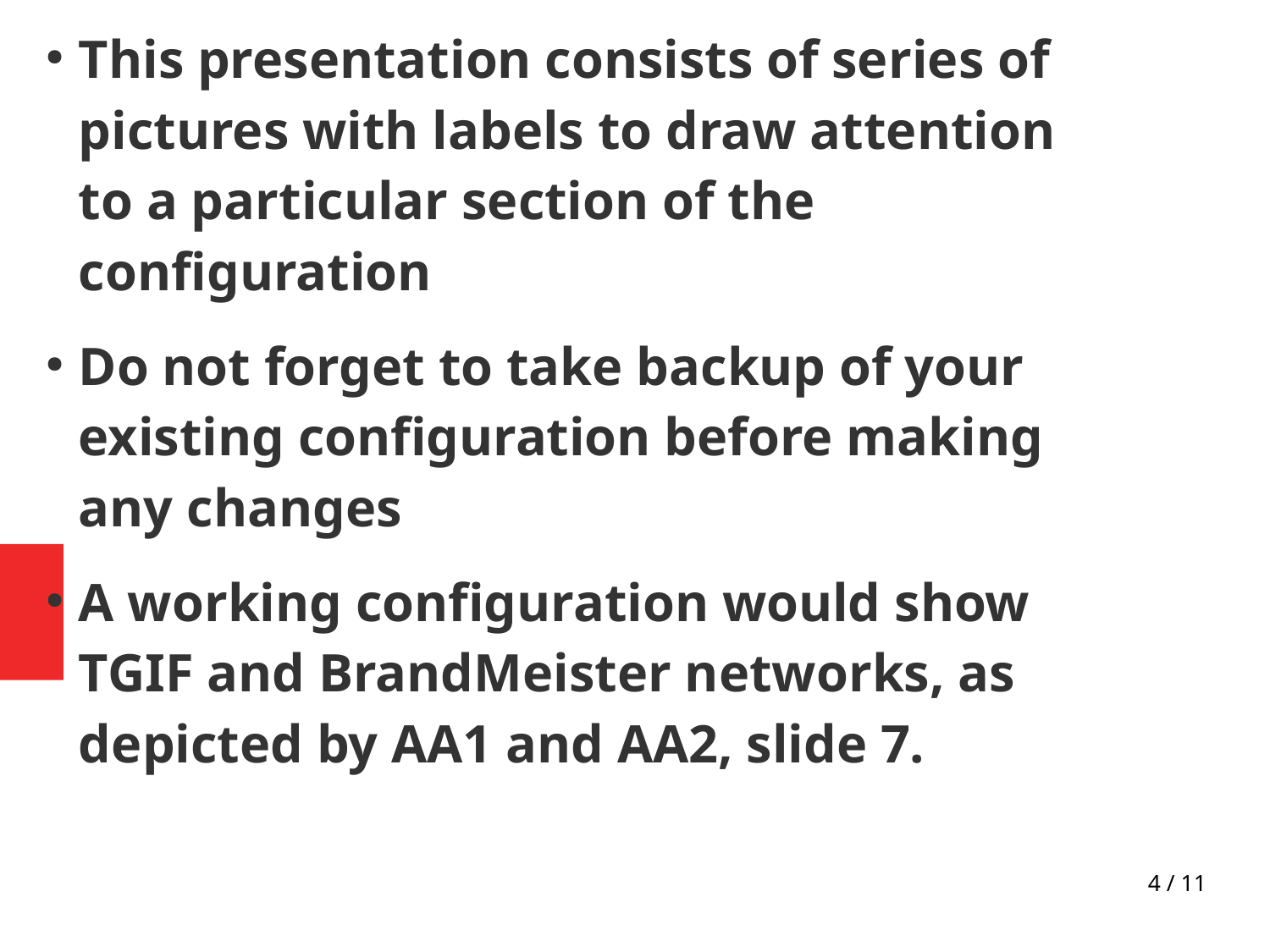- Login into pi-star and go to Configuration menu (slide 8). In DMRMaster section select DMRGateway, as shown by BA1. BrandMeister network ESSID should your radio Id, **or your radio ID + 01 (this is essentially a hotspot Id). If you have more than one hotspot you would usually set their ESSID as YourRadioID+01 on the first hotspot and YourRadioID+02 on the second hotspot and so on. If your radio has already been working on BrandMeister, no reason to change your ESSID – so this can be left alone.**
- **Go to Expert | DMR GW configuration. In this section we will instruct DMRGateway to work with BrandMeister network (will use DMR Network 1 section ) and TGIF network (will use DMR Network 4 section)**
- **In the Expert DMR GW configuration for DMR Network 1.**

**You can leave all the defaults as they are set. Just confirm that your hotspot ESSID (labeled as CA2, slide 9) is set to RadioID, or as in my case as RadioID+01. If your Bandmeister self care is configured with an API password ( you have to set it in BM Selfcare and it will be same password, for all the hotspot), set it shown by CA1, slide 9 label. Because we did not modify any routing rules, it means that BM talk groups in your radio will not require any modifications. They will work with DMR gateway using their talk group numbers as is.**

 $\cdot$  In the Expert DMR GW configuration for DMR Network 4. We will now configure TGIF. For this network, will will tell the DMRGateway software to 're-route' pockets of **DMR data.**

**When you do Tx from your radio, DMGW will look at the talk group your radio is emitting, if it starts with '4', it will strip that digit out, and pass the rest to TGIF network.**

When DMRGW receives (Rx) data from TGIF, it will add 4 to talk group numbers (and any padding zeros that are necessary to make the whole talk group number to be 7 **digits) and make it available for your radio to pickup.**

**This configuration in full is depicted on slide 10. You can copy it verbatim, only change to reflect your Radio ID (DA1), the password (** *passw0d***) must stay the same as shown, this seems to be a default password that works.**

**[DMR Network 4]**

**Enabled=1 Name=TGIF\_Network PCRewrite1=1,4009990,1,9990,1 PCRewrite2=2,4009990,2,9990,1 TypeRewrite1=1,4009990,1,9990 TypeRewrite2=2,4009990,2,9990 TGRewrite1=1,4000001,1,1,999999 TGRewrite2=2,4000001,2,1,999999 SrcRewrite1=1,9990,1,4009990,1 SrcRewrite2=2,9990,2,4009990,1 SrcRewrite3=1,1,1,4000001,999999 SrcRewrite4=2,1,2,4000001,999999 Address=tgif.network Port=62031 Location=0 Password=passw0rd Debug=0 Id=YOURRADIOID**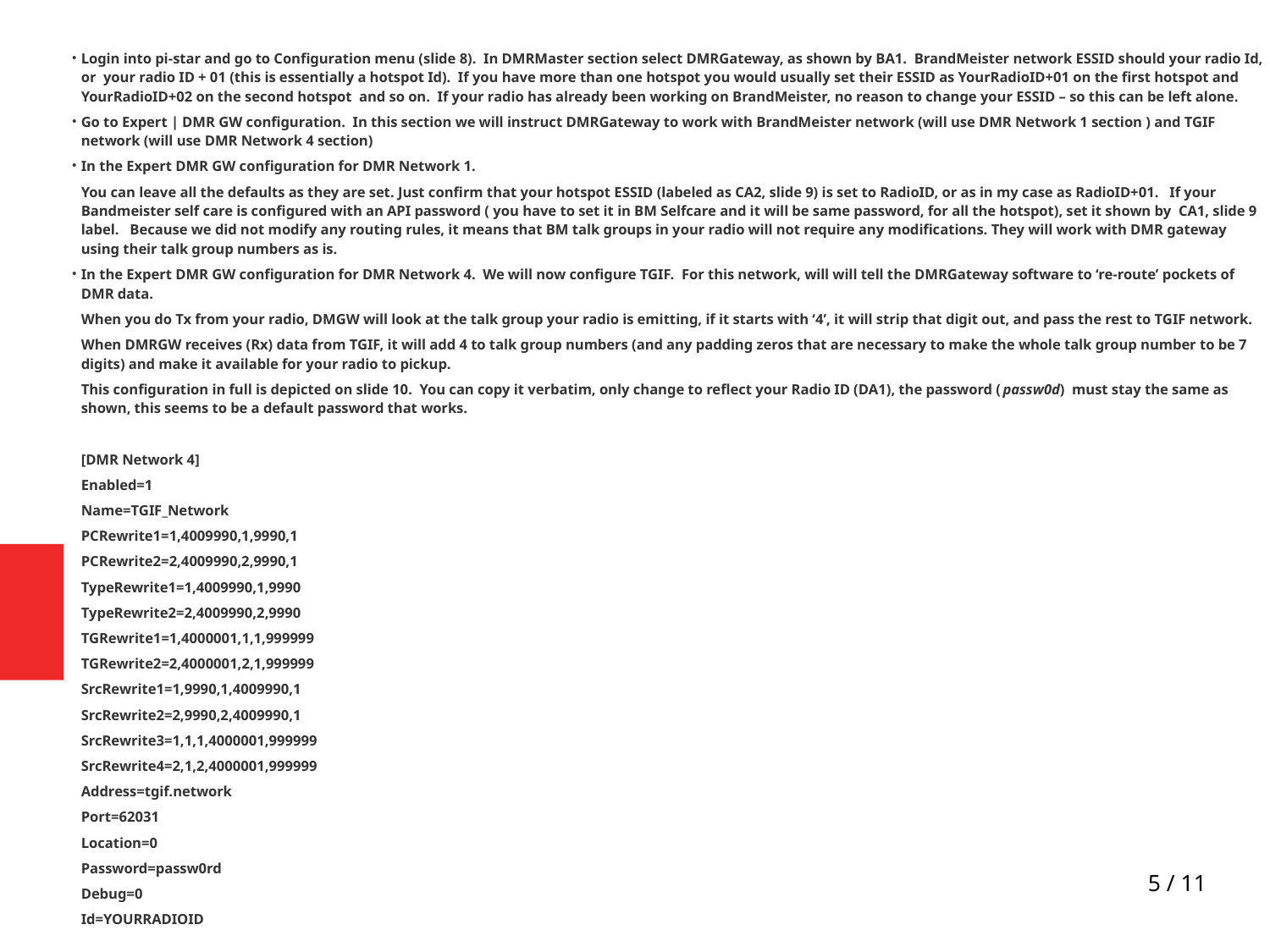- **Once you hot spot is configured, save configuration and reboot the hotspot**
- **Then go to you radio and add/replace your TGIF talk groups with 4[0]<TGIF group IDs> as shown on Slide 11.**
- **The first digit (4) will tell the DMRGW that this a TGIF talk group.**
- **To test working configuration, I recommend using Parrot talk group on BM and TGIF, they both should work (only, remember, that TGIF Parrot group is now 4009990). Also, as a side note, parrot talk groups must be set to 'Private call' in your radio configuration (as shown on the right picture on slide 11).**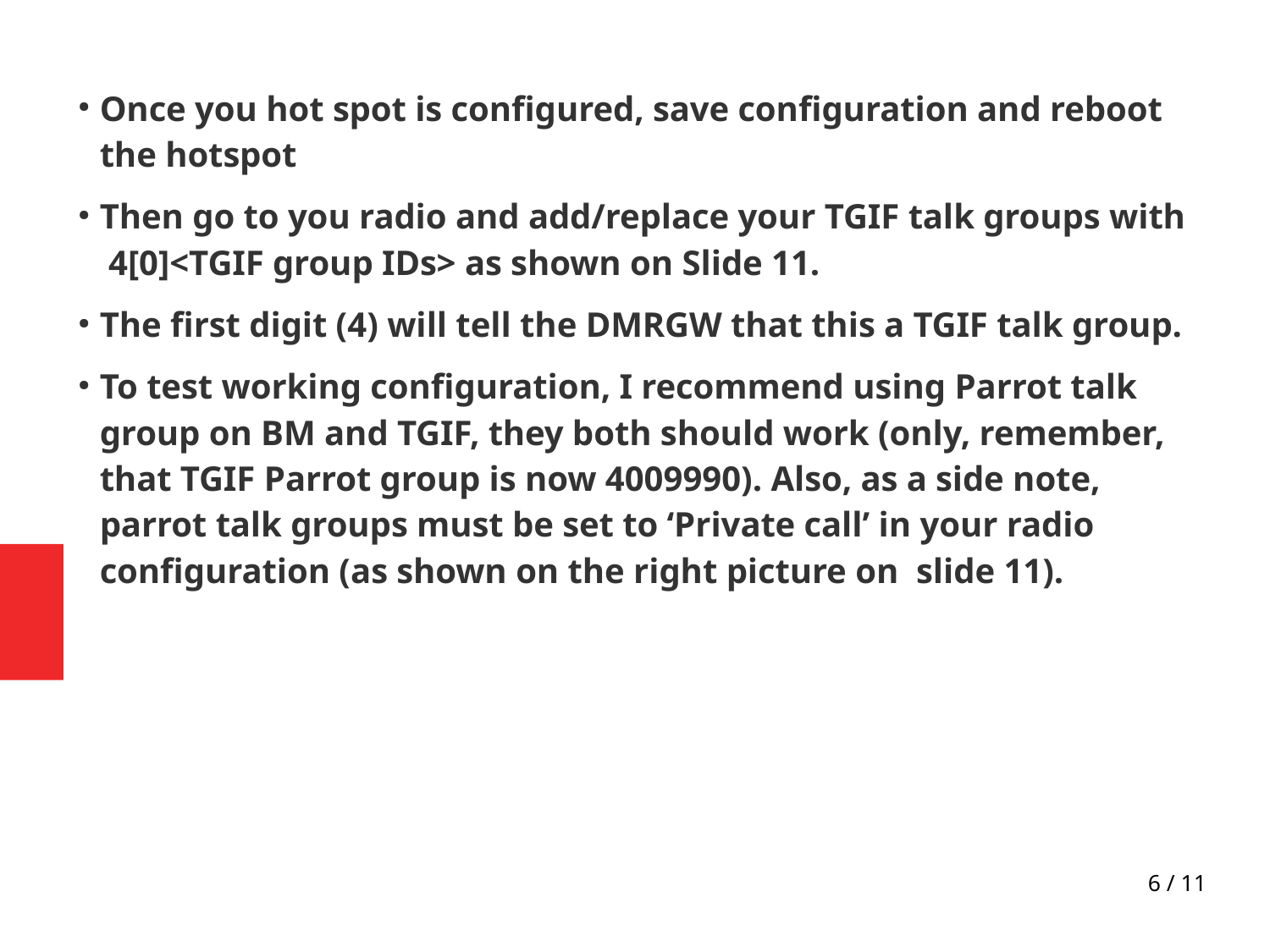$\equiv$ 

۸

- Digital Voice Dashbor  $\times$ 

 $\pm$ 

- Digital Voice Dashboard

 $C$   $\hat{\omega}$  $\leftarrow$  $\rightarrow$ 

Hostname: pi-star

 $\mathbb{I} \cap \mathbb{I}$ 

## **Pi-Star Digital Voice Dashboard for**

|                                                                                                                                                                                                                                                                                                       | Modes Enabled       |                      |            | <b>Gateway Activity</b>  |                |            |            |                |            |  |
|-------------------------------------------------------------------------------------------------------------------------------------------------------------------------------------------------------------------------------------------------------------------------------------------------------|---------------------|----------------------|------------|--------------------------|----------------|------------|------------|----------------|------------|--|
| D-Star                                                                                                                                                                                                                                                                                                | DMR                 | Time (UTC)           | Mode       | Callsign                 | Target         | Src        | Dur(s)     | Loss.          | <b>BER</b> |  |
| YSF <sup>1</sup>                                                                                                                                                                                                                                                                                      | P <sub>25</sub>     | 21:36:24 Nov 21st    | DMR Slot 1 | <b>KE6HNF</b>            | TG 93          | Net        |            | TX 35+ sec     |            |  |
| YSF XMode                                                                                                                                                                                                                                                                                             | <b>NXDN</b>         | 21:36:21 Nov 21st    | DMR Slot 1 | NJ6F                     | TG 93          | <b>Net</b> | 2.6        | 0%             | 0.0%       |  |
| DMR XMode                                                                                                                                                                                                                                                                                             | POCSAG              | 21:36:16 Nov 21st    | DMR Slot 1 | KY4DD                    | TG 93          | Net        | 29.3       | 0%             | 0.0%       |  |
|                                                                                                                                                                                                                                                                                                       |                     | 21:31:23 Nov 21st    | DMR Slot 1 | KI5LNU                   | TG 93          | Net        | 3.0        | 0%             | 0.08       |  |
|                                                                                                                                                                                                                                                                                                       | Network Status      | 21:28:16 Nov 21st    | DMR Slot 1 | N1XDN                    | TG 93          | Net        | 0.5        | 0%             | 2.4%       |  |
| D-Star Net                                                                                                                                                                                                                                                                                            | DMR Net             | 21:28:12 Nov 21st    | DMR Slot 1 | WB2SNN                   | TG 93          | Net        | 0.8        | 0%             | 0.2%       |  |
| YSF Net                                                                                                                                                                                                                                                                                               | P25 Net             | 21:23:32 Nov 21st    | DMR Slot 1 | <b>WJ7RMC</b>            | TG 93          | Net        | 1.2        | 60%            | 0.0%       |  |
| YSF2DMR                                                                                                                                                                                                                                                                                               | NXDN Net            | 21:16:46 Nov 21st    | DMR Slot 1 | <b>KCORDJ</b>            | TG 93          | Net        | 0.5        | 0 <sup>8</sup> | 0.08       |  |
| YSF2NXDN                                                                                                                                                                                                                                                                                              | YSF2P25             | 21:15:58 Nov 21st    | DMR Slot 1 | 3172485                  | TG 93          | Net        | 4.1        | 0%             | 0.0%       |  |
| DMR2NXDN                                                                                                                                                                                                                                                                                              | DMR2YSF             | 21:13:29 Nov 21st    | DMR Slot 1 | KD9QQV                   | TG 93          | Net        | 0.5        | 0%             | 0.03       |  |
|                                                                                                                                                                                                                                                                                                       |                     | 21:09:16 Nov 21st    | DMR Slot 1 | <b>WD5DAW</b>            | TG 93          | Net        | 0.8        | 0%             | 0.03       |  |
| Radio Info                                                                                                                                                                                                                                                                                            |                     | 21:04:56 Nov 21st    | DMR Slot 1 | 3172819                  | TG 93          | <b>Net</b> | 0.8        | 0%             | 0.08       |  |
| Trx                                                                                                                                                                                                                                                                                                   | TX DMR Slot 1       | 21:01:10 Nov 21st    | DMR Slot 1 | KM5TD                    | <b>TG 93</b>   | Net        | 3.4        | 42%            | 0.0%       |  |
| Тx                                                                                                                                                                                                                                                                                                    | 442.200000 MHz      | 21:00:05 Nov 21st    | DMR Slot 1 | WBONPN                   | TG 93          | Net        | 1.2        | 0%             | 0.03       |  |
| Rx                                                                                                                                                                                                                                                                                                    | 447.200000 MHz      | 20:56:07 Nov 21st    | DMR Slot 1 | TG 93<br>3172200         |                | Net        | 4.4        | 0%             | 0.0%       |  |
| <b>FW</b>                                                                                                                                                                                                                                                                                             | HS Hat: v1.4.17     | 20:53:20 Nov 21st    | DMR Slot 1 | <b>F8FFO</b>             | TG 93          | Net        | 1.6        | 0%             | $0.0$ %    |  |
| TCXO                                                                                                                                                                                                                                                                                                  | 14.7456 MHz         | 20:40:03 Nov 21st    | DMR Slot 1 | KI5KYR<br>TG 93          |                | Net        | 0.5        | 0%             | 0.0%       |  |
|                                                                                                                                                                                                                                                                                                       |                     | 20:39:49 Nov 21st    | DMR Slot 1 | KCOQVT                   | TG 93          | Net        | 6.6        | 0%             | $0.0$ %    |  |
|                                                                                                                                                                                                                                                                                                       | DMR Repeater        | 20:35:37 Nov 21st    | DMR Slot 1 | WN3V                     | TG 93          | Net        | 0.5        | 0%             | 0.0%       |  |
| DMR ID                                                                                                                                                                                                                                                                                                |                     | 20:31:05 Nov 21st    | DMR Slot 1 | 3172607                  | TG 93          | Net        | 74.6       | 0%             | 0.0        |  |
| DMR CC                                                                                                                                                                                                                                                                                                | your radio id<br>1. |                      |            |                          |                |            |            |                |            |  |
| <b>TS1</b>                                                                                                                                                                                                                                                                                            | enabled             |                      |            | <b>Local RF Activity</b> |                |            |            |                |            |  |
| TS <sub>2</sub>                                                                                                                                                                                                                                                                                       | enabled             | $(UTC)$ Mode<br>Time | Callsign   | Target                   | Dur(s)<br>Src. |            | <b>BER</b> | RSSI           |            |  |
|                                                                                                                                                                                                                                                                                                       | <b>DMR Master</b>   |                      |            |                          |                |            |            |                |            |  |
| BM United States                                                                                                                                                                                                                                                                                      |                     |                      |            |                          |                |            |            |                |            |  |
| TGIF Network<br>AA2                                                                                                                                                                                                                                                                                   |                     |                      |            |                          |                |            |            |                |            |  |
| Pi-Star / Pi-Star Dashboard, © Andy Taylor (MWOMWZ) 2014-2020.<br>ircDDBGateway Dashboard by Hans-J. Barthen (DL5DI),<br>MMDVMDash developed by Kim Huebel (DG9VH),<br>Need help? Click here for the Facebook Group<br>or Click here to join the Support Forum<br>Get your copy of Pi-Star from here. |                     |                      |            |                          |                |            |            |                |            |  |

## Dashboard | Admin | Configuration

… ⊙ ☆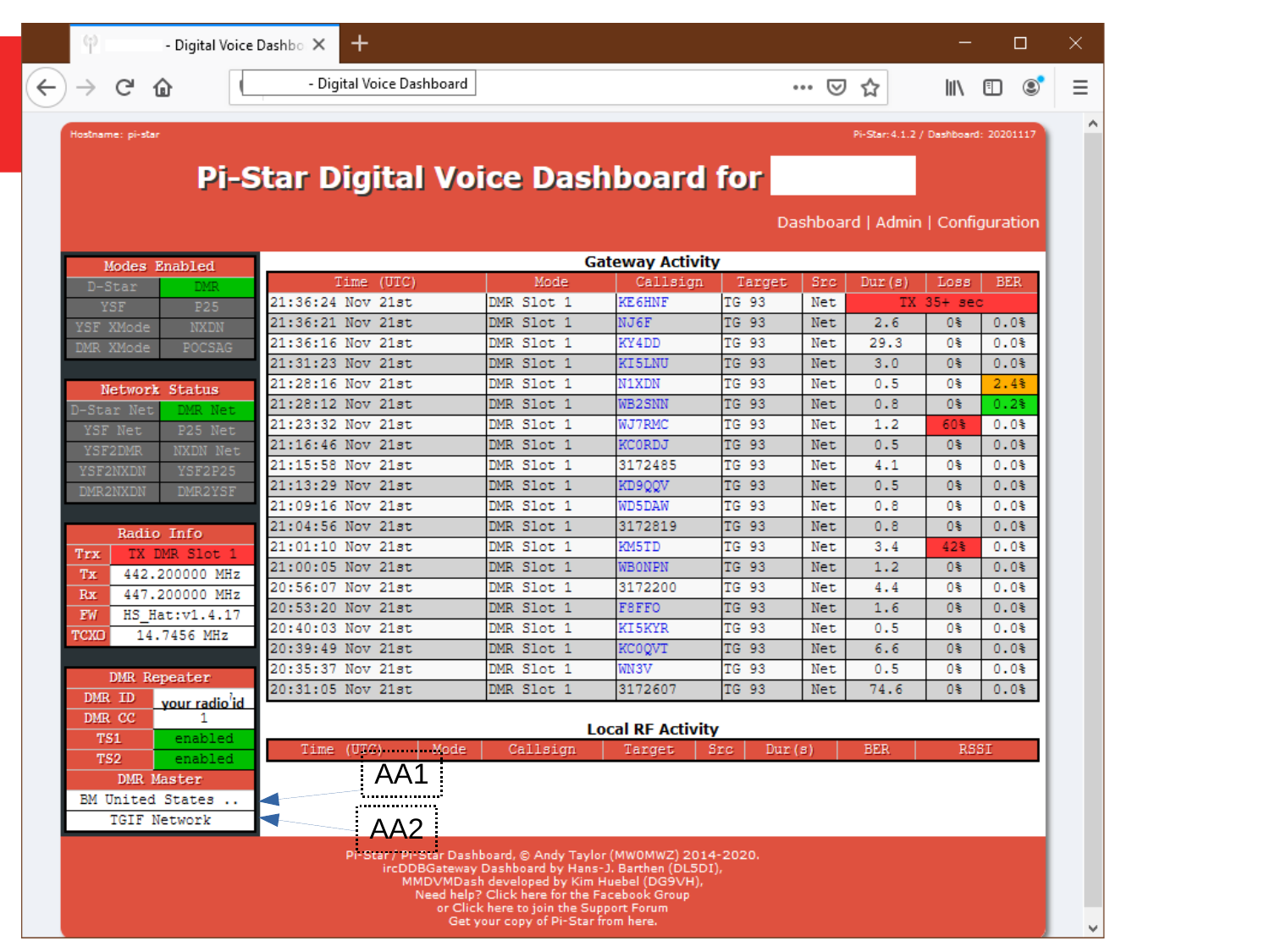$\rightarrow$   $C$   $\hat{\omega}$ 

 $\left(\leftarrow\right)$ 

 $\ddot{}$ 

| <b>General Configuration</b>                     |                                                                                                           |  |  |  |  |  |  |  |
|--------------------------------------------------|-----------------------------------------------------------------------------------------------------------|--|--|--|--|--|--|--|
| Setting                                          | Value                                                                                                     |  |  |  |  |  |  |  |
| Hostname:                                        | pi-star<br>Do not add suffixes such as .local                                                             |  |  |  |  |  |  |  |
| Node Callsign:                                   |                                                                                                           |  |  |  |  |  |  |  |
| CCS7/DMR ID:                                     |                                                                                                           |  |  |  |  |  |  |  |
| Radio Frequency RX:                              | 447.200.000<br>MHz                                                                                        |  |  |  |  |  |  |  |
| Radio Frequency TX:                              | 442.200.000<br>MHz                                                                                        |  |  |  |  |  |  |  |
| Latitude:                                        | degrees (positive value for North, negative for South)                                                    |  |  |  |  |  |  |  |
| Longitude:                                       | ----<br>degrees (positive value for East, negative for West)                                              |  |  |  |  |  |  |  |
| Town:                                            |                                                                                                           |  |  |  |  |  |  |  |
| Country:                                         | USA                                                                                                       |  |  |  |  |  |  |  |
| URL:                                             | $\overline{\mathrm{O}}_{\text{Auto}}$ $\overline{\mathrm{O}}_{\text{Mannual}}$<br>http://www.grz.com/db/l |  |  |  |  |  |  |  |
| Radio/Modem Type:                                | MMDVM_HS_Dual_Hat (DB9MAT, DF2ET & DO7EN) for Pi (GPIO)                                                   |  |  |  |  |  |  |  |
| Node Type:                                       | $\rho$ Private $\Theta$ Public                                                                            |  |  |  |  |  |  |  |
| APRS Host:                                       | euro.aprs2.net<br>$\checkmark$                                                                            |  |  |  |  |  |  |  |
| System Time Zone:                                | <b>UTC</b><br>$\checkmark$                                                                                |  |  |  |  |  |  |  |
| Dashboard Language:                              | english_uk<br>$\checkmark$<br>                                                                            |  |  |  |  |  |  |  |
| Apply Changes<br>BA1<br><b>DMR</b> Configuration |                                                                                                           |  |  |  |  |  |  |  |

 $\boxed{\equiv}$  80%

… ⊙ ☆

| Setting                      | Value <b>Walle</b>                                               |
|------------------------------|------------------------------------------------------------------|
| DMR Master:                  | <b>DMRGateway</b><br>$\checkmark$                                |
| BrandMeister Master:         | BM_United_States_3102<br>$\checkmark$                            |
| BM Hotspot Security:         |                                                                  |
| BrandMeister Network ESSID:  | 01<br>$\checkmark$                                               |
| BrandMeister Network Enable: | ,,,,,,,,,,,,,,,,,,,                                              |
| BrandMeister Network:        | Information<br>Edit Repeater (BrandMeister Selfcare)<br>Repeater |
| DMR+ Master:                 | DMR+_IPSC2-Australia<br>$\checkmark$                             |
| DMR+ Network:                | Options=                                                         |
| DMR+ Network ESSID:          | None $\vee$<br>٠                                                 |
| DMR+ Network Enable:         |                                                                  |
| <b>XLX Master:</b>           | $X$ LX_950 $\sim$                                                |
| <b>XLX Startup Module:</b>   | Default $\vee$                                                   |
| <b>XLX Master Enable:</b>    |                                                                  |
| DMR Colour Code:             | 1<br>$\checkmark$                                                |
| DMR EmbeddedLCOnly:          |                                                                  |
| DMR DumpTAData:              |                                                                  |

**Apply Changes** 

| <b>Mobile GPS Configuration</b> |                     |  |  |  |  |  |  |
|---------------------------------|---------------------|--|--|--|--|--|--|
| Setting                         | Value               |  |  |  |  |  |  |
| MobileGPS Enable:               |                     |  |  |  |  |  |  |
| <b>GPS Port:</b>                | /dev/ttyACM0 $\cup$ |  |  |  |  |  |  |
| GPS Port Speed:                 | 38400               |  |  |  |  |  |  |

Apply Changes

| <b>Firewall Configuration</b> |                                                               |  |  |  |  |  |
|-------------------------------|---------------------------------------------------------------|--|--|--|--|--|
| Setting<br>Value              |                                                               |  |  |  |  |  |
| Dashboard Access:             | $\odot$ Private $\odot$ Public                                |  |  |  |  |  |
| ircDDBGateway Remote:         | $\blacksquare$ $\blacksquare$ $\blacksquare$<br><b>Dollar</b> |  |  |  |  |  |

 $\Box$ 

 $\equiv$ 

Α

 $|1$ 

 $\mathbf{v}$ 

 $\begin{matrix} \text{in} & \text{in} \\ \text{in} & \text{in} \end{matrix}$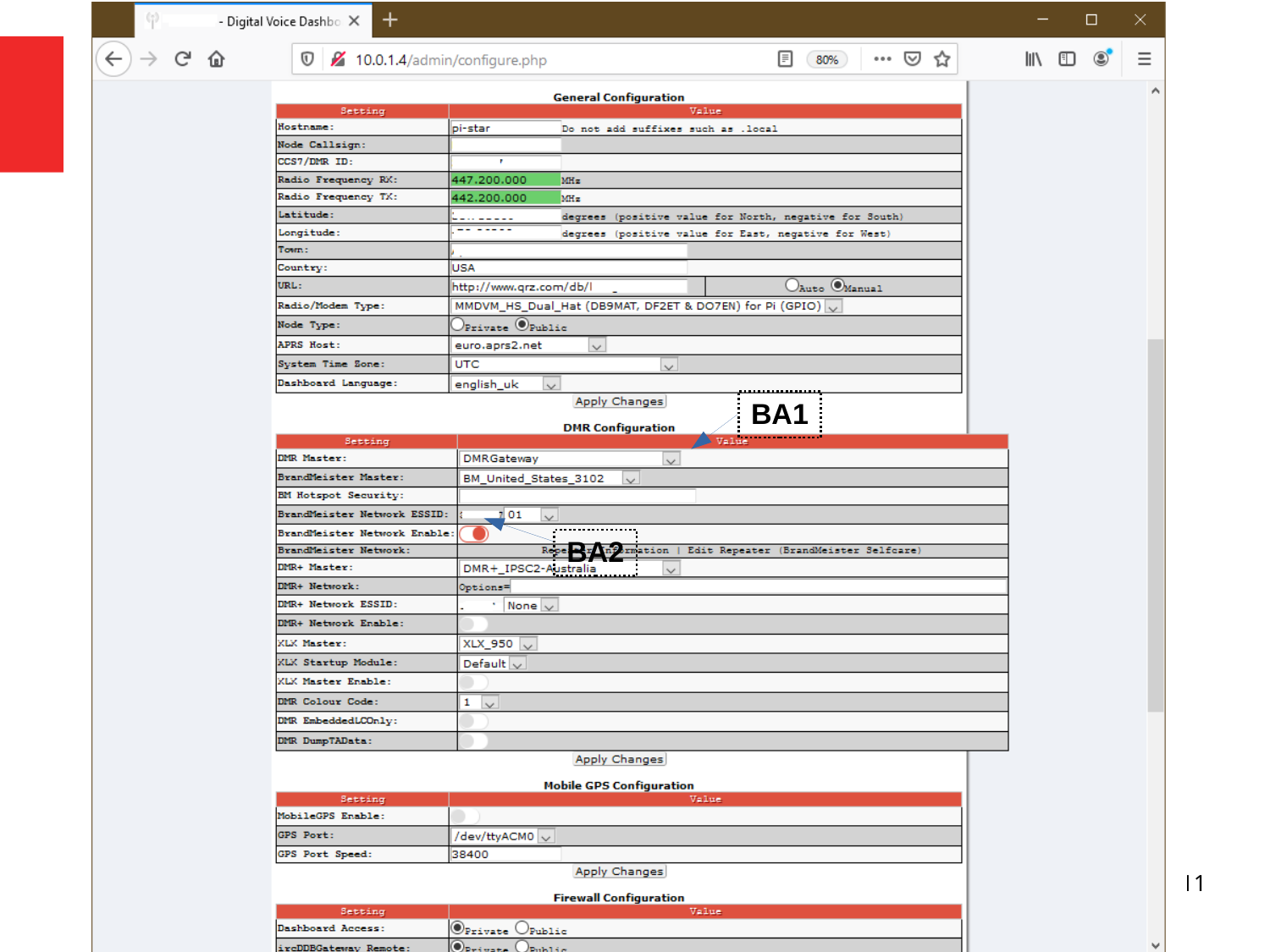|                 |        | Pi-Star - Digital Voice Dashboard - E $\times$<br>$\pm$ |                                            |                 |                                      | □                                                |   |                         |
|-----------------|--------|---------------------------------------------------------|--------------------------------------------|-----------------|--------------------------------------|--------------------------------------------------|---|-------------------------|
| $(\rightarrow)$ | G<br>⋒ | $\mathbb O$                                             | /10.0.1.4/admin/expert/edit_dmrgateway.php |                 | … ☺ ☆                                | $\circledcirc$<br>Ξ<br>$\parallel$<br>$\boxplus$ |   |                         |
|                 |        |                                                         | - --- ון usi / iucai/ etc/ גבאות ו---      |                 |                                      |                                                  |   |                         |
|                 |        |                                                         | Port 62030                                 |                 |                                      |                                                  |   |                         |
|                 |        |                                                         | Password passw0rd                          |                 |                                      |                                                  |   |                         |
|                 |        | ReloadTime <sup>60</sup>                                |                                            |                 |                                      |                                                  |   | <b>DMR Gateway</b>      |
|                 |        | Slot <sub>2</sub>                                       |                                            |                 |                                      |                                                  |   | <b>Advanced Config.</b> |
|                 |        | $TG$ 6                                                  |                                            |                 |                                      |                                                  |   |                         |
|                 |        |                                                         | Base 64000                                 |                 |                                      |                                                  |   | <b>BrandMeister</b>     |
|                 |        | Relink <sup>60</sup>                                    |                                            |                 |                                      |                                                  |   |                         |
|                 |        | $Debug$ <sub>0</sub>                                    |                                            |                 |                                      |                                                  |   |                         |
|                 |        | Ιd                                                      | -7                                         |                 |                                      |                                                  |   |                         |
|                 |        | UserControl                                             |                                            |                 |                                      |                                                  |   |                         |
|                 |        |                                                         | Apply Changes                              |                 |                                      |                                                  |   |                         |
|                 |        |                                                         | DMR Network 1                              |                 |                                      |                                                  |   |                         |
|                 |        | Enabled <sub>1</sub>                                    |                                            |                 |                                      |                                                  |   |                         |
|                 |        |                                                         | Address 74.91.114.19                       |                 |                                      |                                                  |   |                         |
|                 |        |                                                         | Port 62031                                 |                 |                                      |                                                  |   |                         |
|                 |        | TGRewrite0 2,9,2,9,1                                    |                                            | CA1             |                                      |                                                  |   |                         |
|                 |        |                                                         | PCRewrite0 2,94000,2,4000,1001             |                 | BM self care password (set in BM     |                                                  |   |                         |
|                 |        |                                                         | TypeRewrite0 2,9990,2,9990                 |                 |                                      |                                                  |   |                         |
|                 |        |                                                         | SrcRewrite0 2,4000,2,9,1001                |                 | Self care. I think this is optional) |                                                  |   |                         |
|                 |        | PassAllPC1 <sup>1</sup>                                 |                                            |                 |                                      |                                                  |   |                         |
|                 |        | PassAllPC2 <sub>2</sub>                                 |                                            | CA <sub>2</sub> |                                      |                                                  |   |                         |
|                 |        | PassAllTG1<br>PassAllTG2 2                              |                                            |                 |                                      |                                                  |   |                         |
|                 |        | Password                                                |                                            |                 | <b>BM hotspot ID</b>                 |                                                  |   |                         |
|                 |        | Debuq 0                                                 |                                            |                 | YourRadioId+01 (if you have it setup |                                                  |   |                         |
|                 |        | Id                                                      | 01                                         |                 |                                      |                                                  |   |                         |
|                 |        |                                                         | Name BM_United_States_3102                 |                 | that way, or just your radio ID)     |                                                  |   |                         |
|                 |        |                                                         | Apply Changes                              |                 |                                      |                                                  |   |                         |
|                 |        |                                                         | DMR Network 2                              |                 |                                      |                                                  |   |                         |
|                 |        | Enabled <sub>0</sub>                                    |                                            |                 |                                      |                                                  |   |                         |
|                 |        |                                                         | Address 103.93.139.189                     |                 |                                      |                                                  |   |                         |
|                 |        |                                                         | Port 55555                                 |                 |                                      |                                                  |   |                         |
|                 |        | TGRewrite $0$ 2,8,2,9,1                                 |                                            |                 |                                      |                                                  |   |                         |
|                 |        |                                                         | PCRewrite0 2,84000,2,4000,1001             |                 |                                      |                                                  |   |                         |
|                 |        |                                                         | Password PASSWORD                          |                 |                                      |                                                  |   |                         |
|                 |        | Debug <sub>0</sub>                                      |                                            |                 |                                      |                                                  |   |                         |
|                 |        | Id                                                      |                                            |                 |                                      |                                                  |   |                         |
|                 |        |                                                         | Name DMR+_IPSC2-Australia                  |                 |                                      |                                                  |   |                         |
|                 |        |                                                         | Annly Changes                              |                 |                                      |                                                  | ٧ | 9/11                    |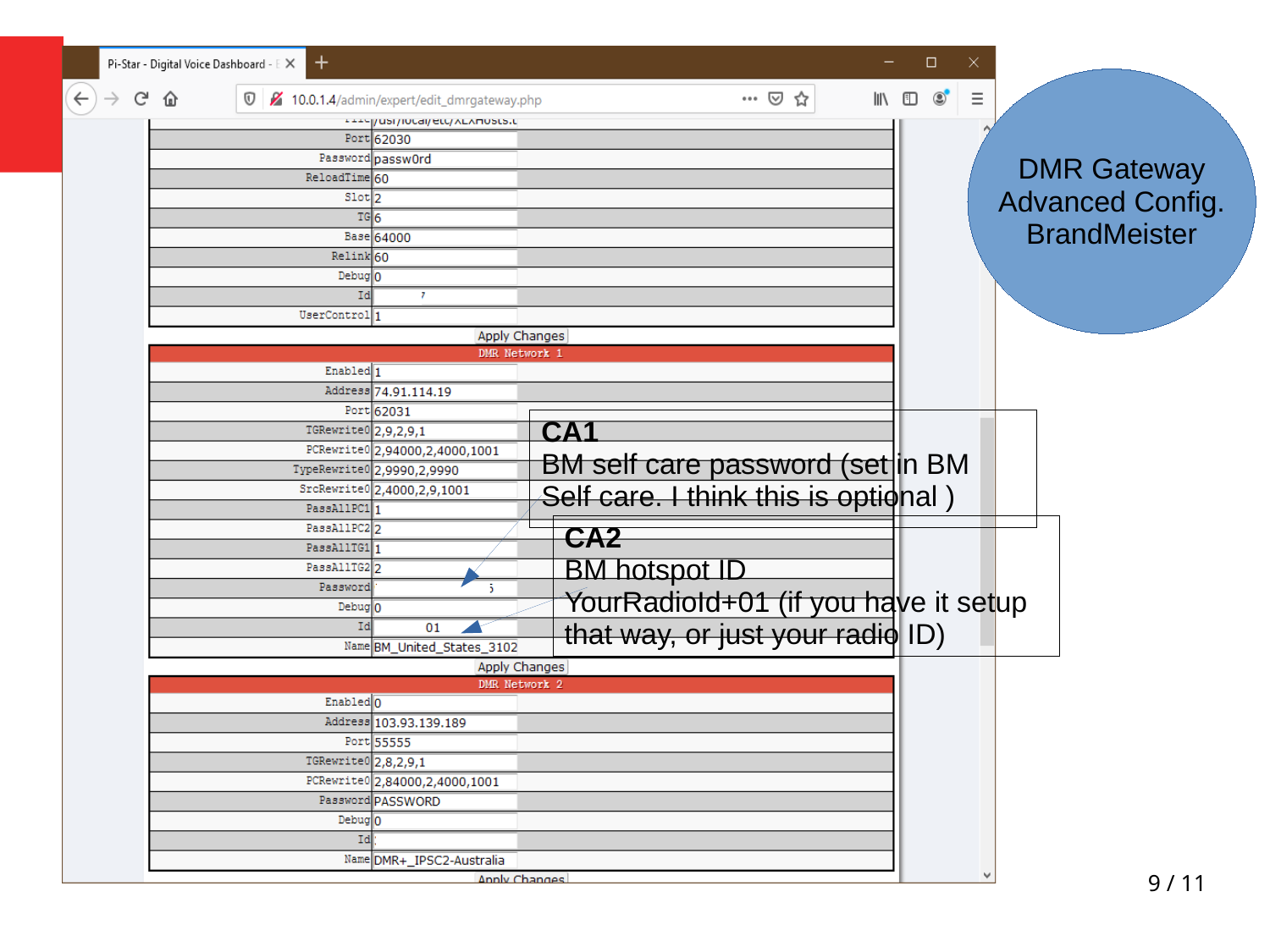|              | $\pm$<br>Pi-Star - Digital Voice Dashboard - E X |   |   |                            |                                             |               |            |                            |                       |            | ×                       |   |  |
|--------------|--------------------------------------------------|---|---|----------------------------|---------------------------------------------|---------------|------------|----------------------------|-----------------------|------------|-------------------------|---|--|
| $\leftarrow$ |                                                  | G | ⇧ | $\mathbb O$                | 2 10.0.1.4/admin/expert/edit_dmrgateway.php |               |            |                            | ☆<br>$\cdots$ $\odot$ | <b>III</b> | $\circledcirc$<br>⊕     | Ξ |  |
|              |                                                  |   |   |                            | Address 103.93.139.189                      |               |            |                            |                       |            |                         |   |  |
|              |                                                  |   |   |                            | Port 55555                                  |               |            |                            |                       |            |                         |   |  |
|              |                                                  |   |   | TGRewrite0 $2,8,2,9,1$     |                                             |               |            |                            |                       |            |                         |   |  |
|              |                                                  |   |   |                            | PCRewrite0 2,84000,2,4000,1001              |               |            |                            |                       |            |                         |   |  |
|              |                                                  |   |   |                            | Password PASSWORD                           |               |            |                            |                       |            | <b>DMR Gateway</b>      |   |  |
|              |                                                  |   |   | Debug <sup>1</sup> 0       |                                             |               |            |                            |                       |            | <b>Advanced Config.</b> |   |  |
|              |                                                  |   |   | Id                         |                                             |               |            |                            |                       |            | <b>TGIF</b>             |   |  |
|              |                                                  |   |   |                            | Name DMR+_IPSC2-Australia                   |               |            |                            |                       |            |                         |   |  |
|              |                                                  |   |   |                            |                                             | Apply Changes |            |                            |                       |            |                         |   |  |
|              |                                                  |   |   |                            |                                             | DMR Network 3 |            |                            |                       |            |                         |   |  |
|              |                                                  |   |   | Enabled <sub>0</sub>       |                                             |               |            |                            |                       |            |                         |   |  |
|              |                                                  |   |   |                            | Name HBLink                                 |               |            |                            |                       |            |                         |   |  |
|              |                                                  |   |   | Address 1.2.3.4            |                                             |               |            |                            |                       |            |                         |   |  |
|              |                                                  |   |   |                            | Port 5555                                   |               |            |                            |                       |            |                         |   |  |
|              |                                                  |   |   |                            | TGRewrite 2, 11, 2, 11, 1                   |               |            |                            |                       |            |                         |   |  |
|              |                                                  |   |   |                            | Password PASSWORD                           |               |            |                            |                       |            |                         |   |  |
|              |                                                  |   |   | Location <sup>0</sup>      |                                             |               |            |                            |                       |            |                         |   |  |
|              |                                                  |   |   | Debug <sup>0</sup>         |                                             |               |            |                            |                       |            |                         |   |  |
|              |                                                  |   |   | TGRewrite0 2, 11, 2, 11, 1 |                                             |               |            |                            |                       |            |                         |   |  |
|              |                                                  |   |   |                            |                                             | Apply Changes |            |                            |                       |            |                         |   |  |
|              |                                                  |   |   | Enabled <sub>1</sub>       |                                             | DMR Network 4 |            |                            |                       |            |                         |   |  |
|              |                                                  |   |   |                            | Name TGIF_Network                           |               |            |                            |                       |            |                         |   |  |
|              |                                                  |   |   |                            | PCRewrite1 1,4009990,1,9990,1               |               |            | DA <sub>2</sub>            |                       |            |                         |   |  |
|              |                                                  |   |   |                            | PCRewrite22,4009990,2,9990,1                |               |            |                            |                       |            |                         |   |  |
|              |                                                  |   |   |                            | TypeRewrite1 1,4009990,1,9990               |               |            | These are re-writing rules |                       |            |                         |   |  |
|              |                                                  |   |   |                            | TypeRewrite2 2,4009990,2,9990               |               |            | '4' is important           |                       |            |                         |   |  |
|              |                                                  |   |   |                            | TGRewrite1 1,4000001,1,1,999999             |               |            |                            |                       |            |                         |   |  |
|              |                                                  |   |   |                            | TGRewrite2 2,4000001,2,1,999999             |               |            |                            |                       |            |                         |   |  |
|              |                                                  |   |   |                            | SrcRewrite1 1,9990,1,4009990,1              |               |            |                            |                       |            |                         |   |  |
|              |                                                  |   |   |                            | SrcRewrite2 2,9990, 2,4009990, 1            |               |            |                            |                       |            |                         |   |  |
|              |                                                  |   |   |                            | SrcRewrite3 1, 1, 1, 4000001, 999999        |               |            |                            |                       |            |                         |   |  |
|              |                                                  |   |   |                            | SrcRewrite4 2,1,2,4000001,999999            |               |            |                            |                       |            |                         |   |  |
|              |                                                  |   |   |                            | Address tgif.network                        |               |            |                            |                       |            |                         |   |  |
|              |                                                  |   |   |                            | Port 62031                                  |               |            |                            |                       |            |                         |   |  |
|              |                                                  |   |   | Location <sup>0</sup>      |                                             |               | <b>DAT</b> |                            |                       |            |                         |   |  |
|              |                                                  |   |   |                            | Password passw0rd                           |               |            | Your radio ID              |                       |            |                         |   |  |
|              |                                                  |   |   | Debug <sup>0</sup>         |                                             |               |            |                            |                       |            |                         |   |  |
|              |                                                  |   |   | Id                         | $\mathbf{r}$ and $\mathbf{r}$               |               |            |                            |                       |            |                         | w |  |